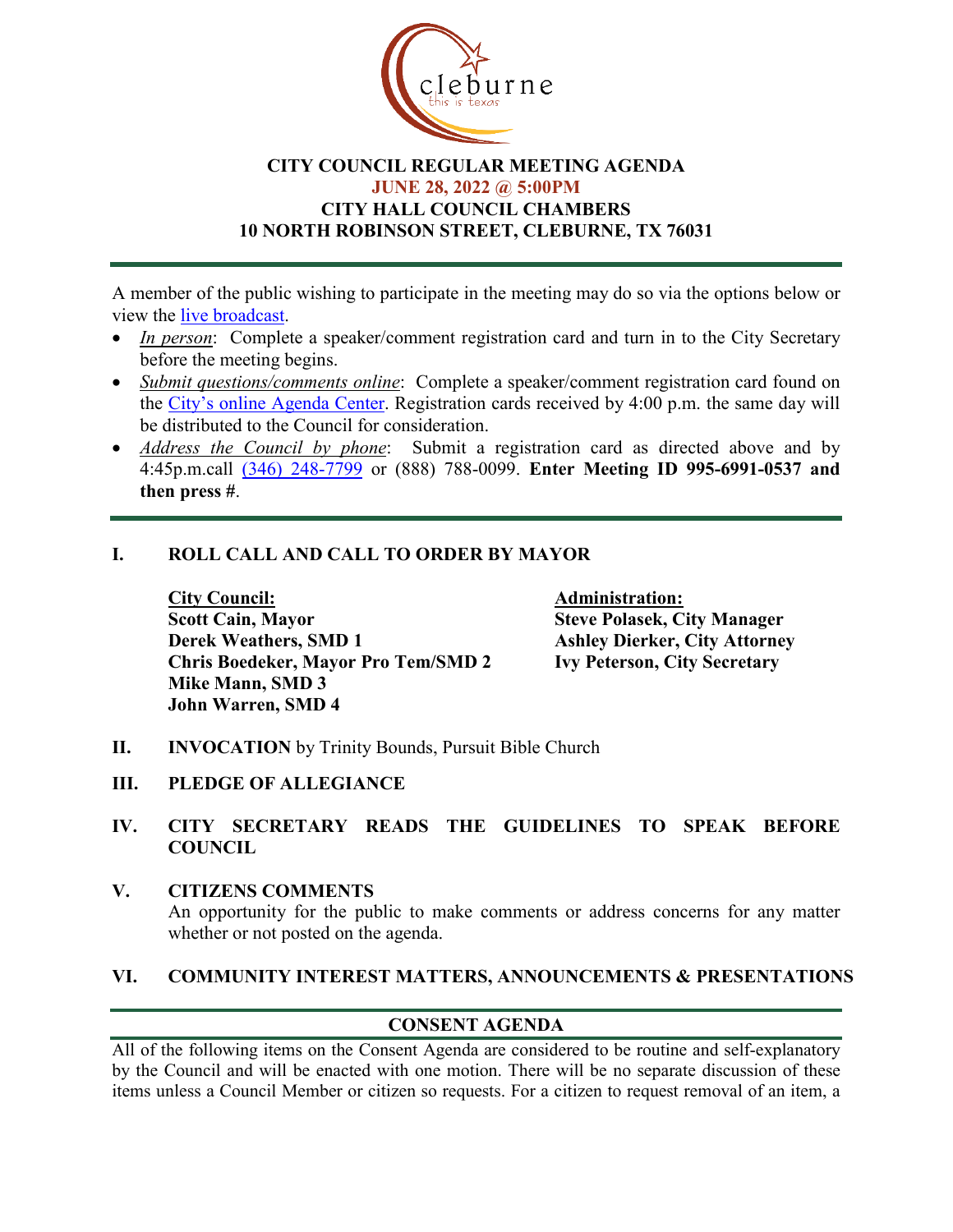speaker card must be filled out and submitted to the City Secretary prior to the beginning of the meeting.

## **MN1. CONSIDER MINUTES FOR THE JUNE 14, 2022 REGULAR COUNCIL MEETING.**

#### **RS1. CONSIDER A RESOLUTION CONSENTING TO THE EXTENSION OF THE DECLARATION OF LOCAL DISASTER UNTIL JULY 12, 2022.**

Presented by: Steve Polasek, City Manager

Summary: On March 23, 2020, the Mayor executed a Declaration of Local Disaster ("Declaration") for the City of Cleburne pursuant to Section 418.108(a) of the Texas Government Code, which was for a period of seven days. In accordance with 418.108(b) of the Texas Government Code and following Governor Greg Abbott's executive orders, the City Council has approved extensions to said Declaration, and continues to take actions to promote health and safety, and suppress the spread of COVID-19 in the community. This resolution for your consideration is to extend the existing Declaration to the next regular council meeting date of July 12, 2022 at 11:59 p.m. central daylight time.

## **RS2. CONSIDER A RESOLUTION AUTHORIZING A CHAPTER 380 AGREEMENT WITH CUCCIA WILSON CLEBURNE PROPERTY CO, LLC UNDER THE TERMS OF THE FAÇADE IMPROVEMENT MATCHING INCENTIVE PROGRAM.**

Presented by: Grady Easdon, Economic Development Manager

Summary: Cuccia Wilson Cleburne Property Co., LLC, represented by Michael Wilson, has submitted an application under the terms of the City's Façade Improvement Matching Incentive Program for reimbursement of expenses related to improvements to property located at 108 E. Chambers Street. The scope of work includes repair and repainting of the stucco on the north and west facades of the building. Total cost of this project is estimated at \$15,000.00. Under the terms of the Program, up to 50% of eligible project costs are reimbursable up to a maximum of \$5,000. Should this request be approved, there will be \$8,503.00 in remaining funds for other projects under the program.

#### **RS3. CONSIDER A RESOLUTION AUTHORIZING A HANGAR LEASE AGREEMENT WITH AEROPREMIERE, INC FOR A THREE-YEAR LEASE OF AIRPORT HANGAR 701.**

#### Presented by: Sharlette Wright, Airport Manager

Summary: David MacDonald, of Aeropremiere, Inc, would like to lease airport hangar 701 for a three-year term with an option for an additional three-year extension. Aeropremiere has occupied Hangar 701 since 2008 on a month-to-month lease basis. Staff advised Mr. MacDonald that given his extended use of the hanger a binding three-year lease was appropriate. Further, without an actual lease in place, Mr. MacDonald runs the risk of the City entering into a lease agreement with another tenant and Mr. MacDonald then losing the use of hanger 701. The proposed lease is the standard lease agreement and if approved will be effective retroactive to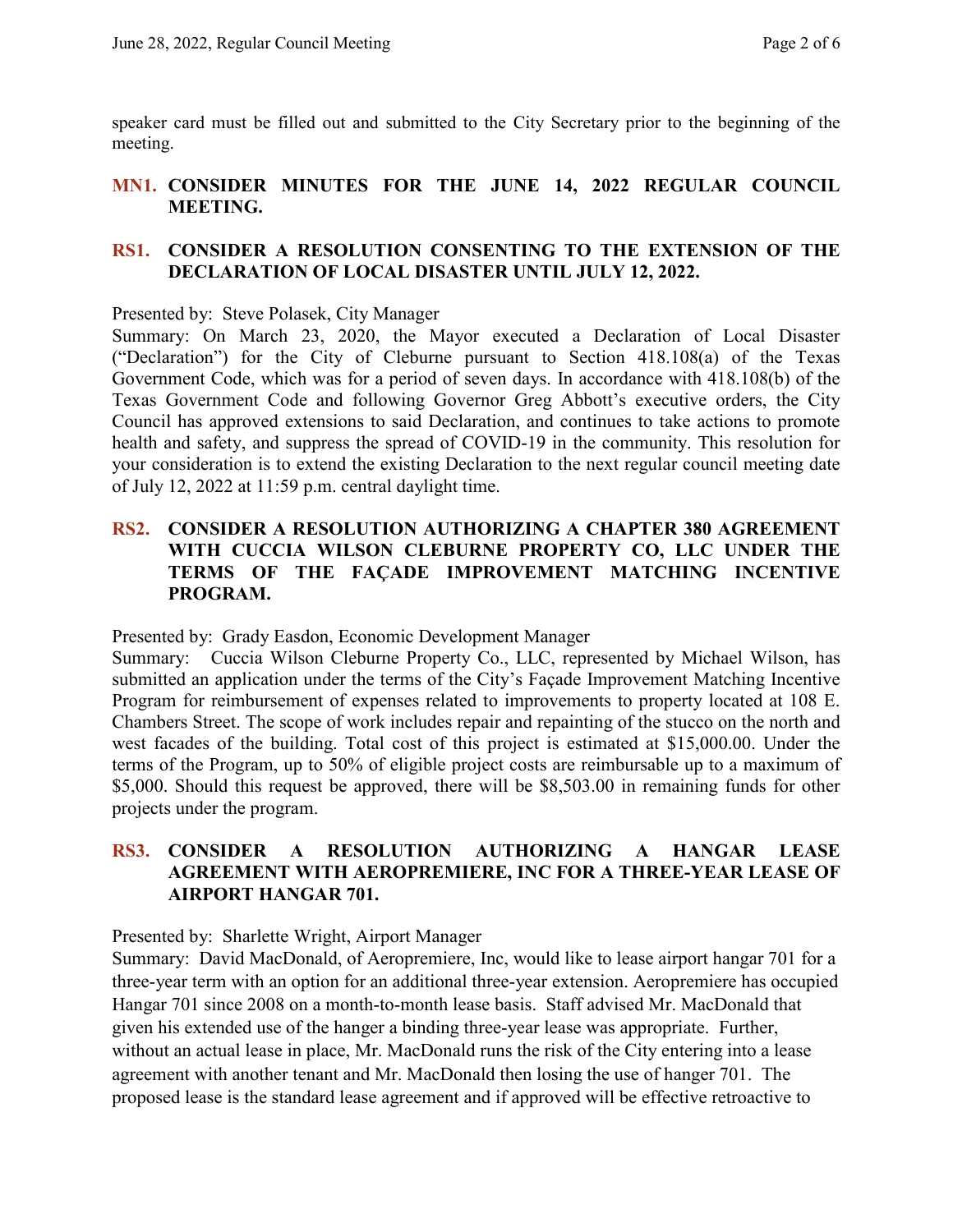April 1, 2022. Aeropremiere has pre-paid for 2022 (on a month-to-month basis). Hangar 701 is comprised of 3,025 square feet and the current monthly lease amount is \$484.00, which corresponds to the proposed three-year monthly lease amount.

#### **OC1. CONSIDER ACCOUNTS PAYABLE AND BUDGET TRANSFERS FOR THE MONTH OF MAY 2022.**

Presented by: Rhonda Daugherty, Director of Finance

#### **ACTION AGENDA**

#### **OR1. CONSIDER AN ORDINANCE APPROVING THE REAPPOINTMENT OF MICHAEL KURMES FOR A TERM OF TWO YEARS AS MUNICIPAL COURT JUDGE FOR THE CLEBURNE MUNICIPAL COURT OF RECORD AND AUTHORIZING AN AGREEMENT FOR PROFESSIONAL SERVICES.**

Presented by: Rhonda Daugherty, Director of Finance

Summary: Michael Kurmes currently serves as the Municipal Court Judge, originally appointed by Council on November 11, 2014. Judge Kurmes was reappointed for two-year terms on November 8, 2016, April 10, 2018 and May 12, 2020. City Council desires to reappoint Michael Kurmes as Municipal Court Judge for an additional two-year term for the period of June 1, 2022 through May 31, 2024 at an annual compensation amount of \$60,638 for judicial and magistrate services for the City of Cleburne Municipal Court of Record. This is an increase of 10% from the prior amount of \$55,125. The Agreement details the judicial and magistrate services to be provided by the Municipal Court Judge.

This appointment is authorized by ordinance, as the Cleburne Municipal Court of record was created pursuant to Chapter 30, Subchapter P, of the Texas Government Code, and Section 30.006(b) of the Texas Government Code. Those Codes provide that Municipal Courts of Record must have their judges appointed by an ordinance of the City Council, and the City of Cleburne Charter provides for the Council's appointment of a Municipal Court Judge.

### **OR2.** *\*PUBLIC HEARING\** **CONSIDER AN ORDINANCE REZONING ±2.0 ACRES FROM SF-7 (SINGLE-FAMILY DWELLING DISTRICT) TO MF-1 (MEDIUM-DENSITY RESIDENTIAL DISTRICT), LOCATED AT 910 FULLER ROAD BETWEEN ISLAND GROVE ROAD AND BRAZOS AVENUE, CASE ZC22-012.**

Presented by: David Jones, Community Development Director

Summary: The applicant, Joaquin Miranda, has requested to rezone approximately 2.0 acres from SF-7 (Single-Family Dwelling District) to MF-1 (Medium-Density Residential District) for the property located at 910 Fuller Road, between Island Grove Road (FM 2135) and Brazos Avenue. The applicant intends to rezone the subject property for the construction of two (2) duplexes. The Planning and Zoning Commission considered this request at their June 13, 2022 meeting and voted 6-0 to recommend approval.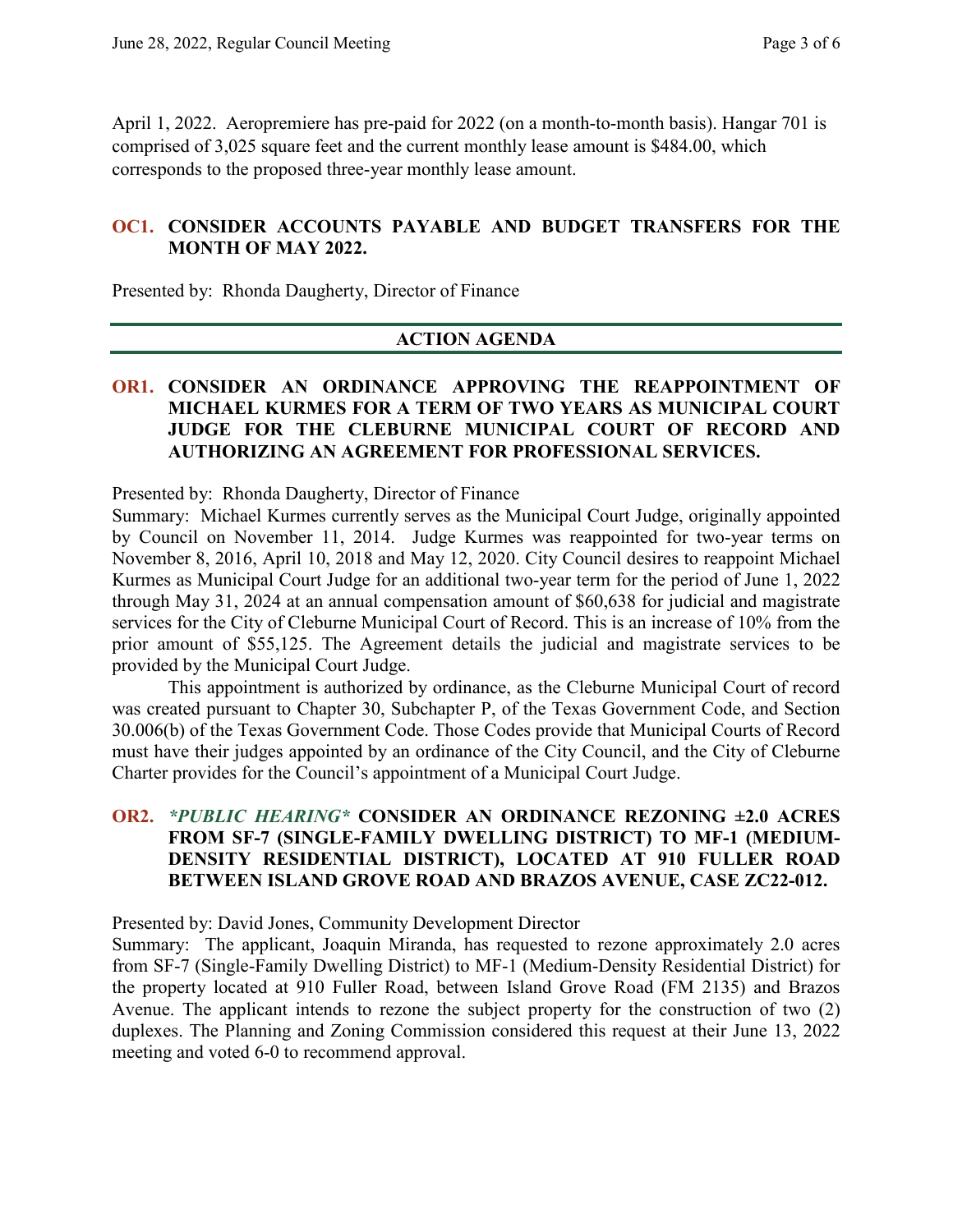### **OR3.** *\*PUBLIC HEARING\** **CONSIDER AN ORDINANCE AMENDING TITLE XV: LAND USAGE, CHAPTER 150: BUILDING CODES, SECTION 150.016: FEES ADOPTED OF THE CODE OF ORDINANCES TO INCREASE THE FEE FOR BUILDING PERMIT RE-INSPECTIONS FROM \$25.00 TO \$70 FOR RESIDENTIAL AND \$85.50 FOR COMMERCIAL.**

Presented by: David Jones, Community Development Director

Summary: On average, 15-20% of building inspections conducted by the City result in a failure and re-inspection. The current fee for building permits that require re-inspection due to a failed initial inspection is not adequate to cover the City's costs for either staff re-inspections or those done by the City's third-party inspectors. This item would increase the fees for re-inspection due to a failed initial inspection to an amount sufficient to recoup the City's cost to perform the reinspection.

A survey of benchmark cities shows that re-inspection fees range from a low of \$55 to a high of \$120. Increasing the re-inspection fee would not result in a competitive disadvantage to Cleburne since the proposed fee is still within the middle third of comparable fees, and because initial permit fees, which builders rely on to determine the cost of doing business in the city, would remain unchanged and are low compared to peer cities.

## **OC2. CONSIDER APPOINTMENTS AND REAPPOINTMENTS OF COMMUNITY MEMBERS TO CITY OF CLEBURNE BOARDS AND COMMISSIONS.**

#### Presented by: Ivy Peterson, City Secretary

Summary: At such time when members' terms expire or vacancies occur on City boards, the Board & Commission Recommendation Committee convenes to review applications of potential candidates for the Council's consideration. In accordance with Section 31.02 of the Code of Ordinances, the Committee is prepared to make recommendations for appointment of citizens representing a broad base of the community. The candidates listed below have been contacted and are willing to serve a two-year term beginning July 1, 2022.

| Board/Commission                                    | Recommendations<br>Appoint/Reappoint  |               | Term $#$       |
|-----------------------------------------------------|---------------------------------------|---------------|----------------|
| Animal Shelter Advisory Board (city representative) | <b>Ashley Masters</b><br>Appointment  |               | 1              |
| Animal Shelter Advisory Board                       | Appointment<br>Kathy McClelland       |               | 3              |
| Building and Standards Commission                   | <b>Blake Jones</b><br>Reappointment   |               | 3              |
| Library Advisory Board                              | Reappointment<br><b>Joyce Petross</b> |               | 3              |
| Library Advisory Board                              | Appointment<br>Janie Stone            |               | 1              |
| Museum Advisory Board                               | <b>Teresa Ferens</b>                  | Reappointment | 2              |
| Museum Advisory Board                               | Reappointment<br>Linda Burt Wallace   |               | $\overline{2}$ |
| Parks and Recreation Advisory Board                 | Reappointment<br>Brian Goodman        |               | 3              |
| Parks and Recreation Advisory Board                 | Appointment<br>Aaron Siler            |               | 1              |
| Planning and Zoning Commission                      | Albert Archer                         | Reappointment | 3              |
| Planning and Zoning Commission                      | <b>Vance Castles</b>                  | Reappointment | $\overline{2}$ |
| Tax Increment Financing Reinvestment Zone #1        | <b>Rick Bailey</b>                    | Reappointment | 4              |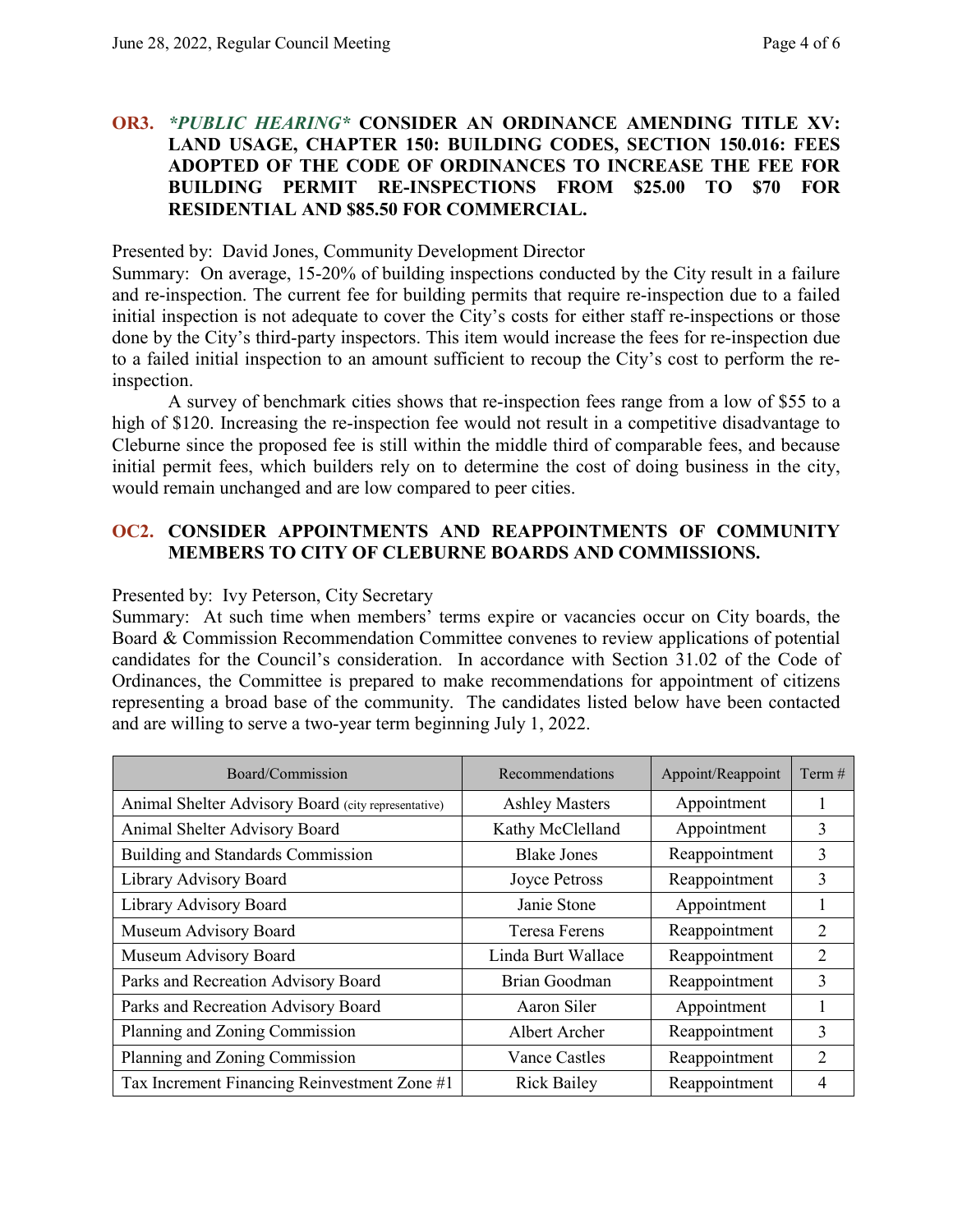| Tax Increment Financing Reinvestment Zone #1 | Roger Harmon            | Reappointment |  |
|----------------------------------------------|-------------------------|---------------|--|
| Tax Increment Financing Reinvestment Zone #3 | <b>Rick Bailey</b>      | Reappointment |  |
| Tax Increment Financing Reinvestment Zone #3 | Roger Harmon            | Reappointment |  |
| Zoning Board of Adjustment                   | <b>Timothy Barnette</b> | Appointment   |  |

#### **OC3. CONSIDER CITY COUNCIL APPOINTMENTS TO CERTAIN BOARDS.**

Presented by: Ivy Peterson, City Secretary

Summary: In accordance with Chapter 31: Boards, Commissions and Public Bodies, Section 31.11 of the Code of Ordinances, city staff is to notify the Council, through the agenda, of the expiration of terms of appointments, or vacancies, in the membership of boards and commissions. The following positions are presented for Council consideration and that such appointment is for a term of two years beginning July 1, 2022.

| Board/Commission        | <b>Recommendations</b> | Appoint/Reappoint | Term $#$ |
|-------------------------|------------------------|-------------------|----------|
| Cemetery Advisory Board | John Warren            | Reappointment     |          |
| $TIF \#3$               | Scott Cain             | Reappointment     |          |
| Type A EDC              | Mike Mann              | Reappointment     |          |
| Type A EDC              | Derek Weathers         | Reappointment     |          |

#### **DISCUSSION & UPDATES**

#### **OC4. DISCUSS THE SPECIAL EVENTS POLICY**

Presented by: Rob Severance, Chief of Police

Summary: Staff will present a proposed special events policy for discussion. The purpose of this policy is to facilitate activities that are safe, enjoyable and well-coordinated, and to provide guidelines by which the reviews, approvals, administration, and implementation of special events are consistent in nature. Attention is given to the use of City resources and infrastructure in support of such activities.

## **OC5. UPDATE ON THE WATER UTILITY AND THE CURRENT DROUGHT CONDITIONS**

Presented by: Jeremy Hutt, Director of Public Works

Summary: Staff will provide City Council with an update on the current drought conditions and the effects on the water utility.

## **EXECUTIVE SESSION**

Pursuant to the Open Meetings Act, Chapter 551, and the Texas Disaster Act, Chapter 418 of the Texas Government Code, Executive Session may be held at any time during the meeting that a need arises for the City Council to seek advice from the City Attorney as to any posted subject matter of this City Council Meeting.